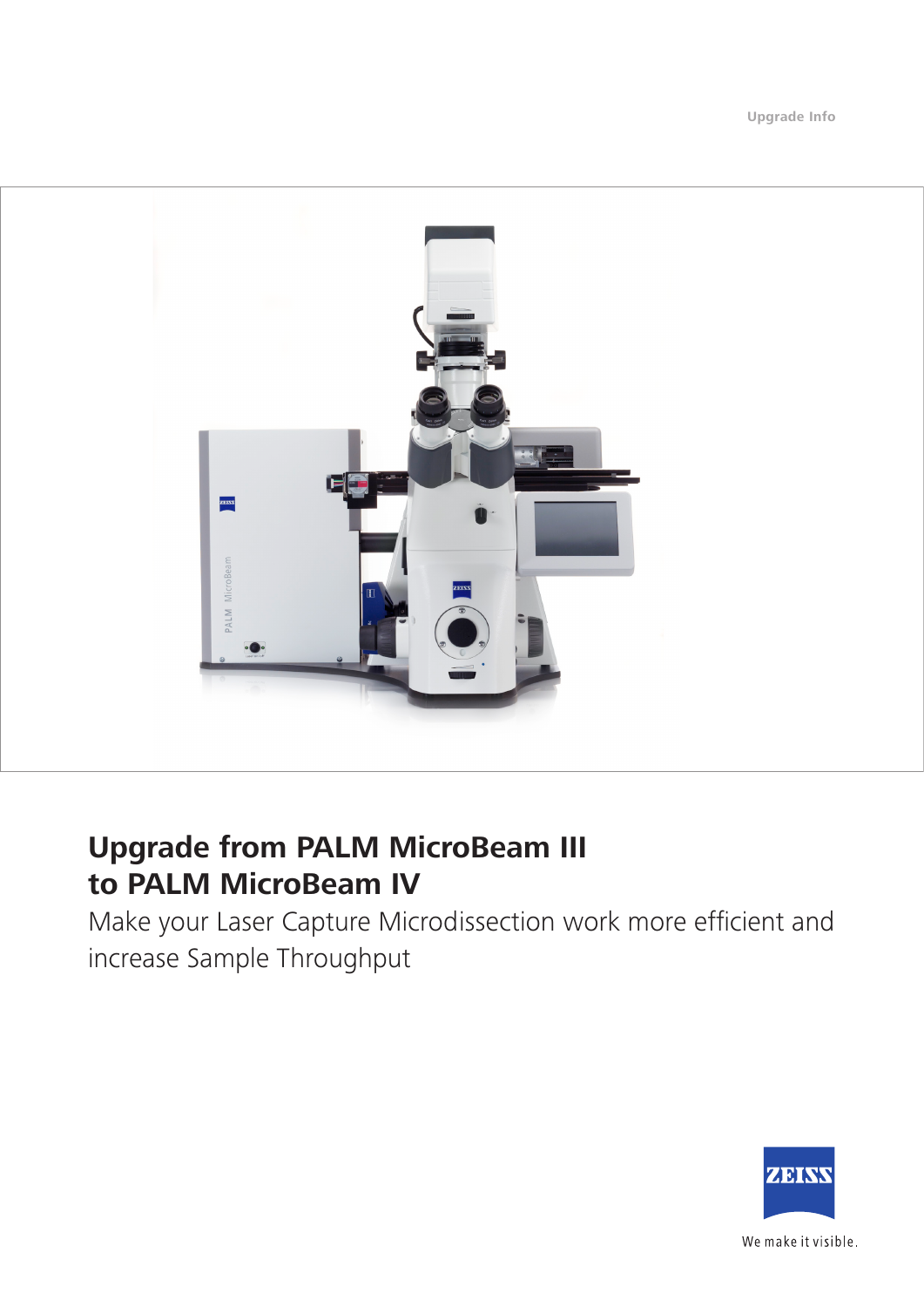# **Upgrade from PALM MicroBeam III to PALM MicroBeam IV**

Make your Laser Capture Microdissection work more efficient and increase Sample Throughput

|       | Contact: Dr. Michael Goegler |
|-------|------------------------------|
| Date: | August 2014                  |

### **Upgrade your LCM System to a PALM MicroBeam IV.**

#### **Introduction**

The upgrade for PALM MicroBeam systems of generation III to ZEISS's latest laser microdissection system MicroBeam IV enables highly automated operation and makes your work more efficient. The upgrade package includes a fully motorized microscope, laser capture microdissection (LCM) specific components, new computer and the latest LCM software. The upgrade provides full support of all hardware and offers an exit scenario to the Windows XP discontinuation of support and the upcoming end of support of MicroBeam III systems (Oct. 2014).

### **Availability**

The upgrade to a MicroBeam IV system is available for:

- PALM MicroBeam III (with N<sub>2</sub> laser) based on AxioVert 200
- **PALM MicroBeam III (with FTSS laser) based on** AxioVert 200

#### **Benefits**

- **•** High degree of automation and increased throughput since all parts including CaptureDevice are motorized
- Visualize your sample with greater detail and with higher sensitivity by using better cameras.
- **Intuitive and most powerful LCM software**
- **E** Stable, long-life solid state laser which is faster and more precise than a  $N<sub>2</sub>$  laser.
- Automated Calibration Wizards guarantee optimal system

performance and easy system support

- **E** LCM system extendable to an imaging system (with AxioVision or ZEN and full functionality and flexibility of Axio Observer)
- Windows 7 on a new and powerful computer offers an exit scenario to the Windows XP discontinuation.
- All parts of the essentially new system will be fully supported for at least the next eight years.
- • Upgrade prepares for future upgrades with for example optical tweezers, ApoTome, or a LSM.

#### **Operation**

MicroBeam IV is a fully motorized laser microdissection system based on the high end microscope AxioObserver.Z1. The complete system is software controlled. This allows for instance automated sample identification and sample capture, even in different collection vessels.



*Software for MicroBeam IV*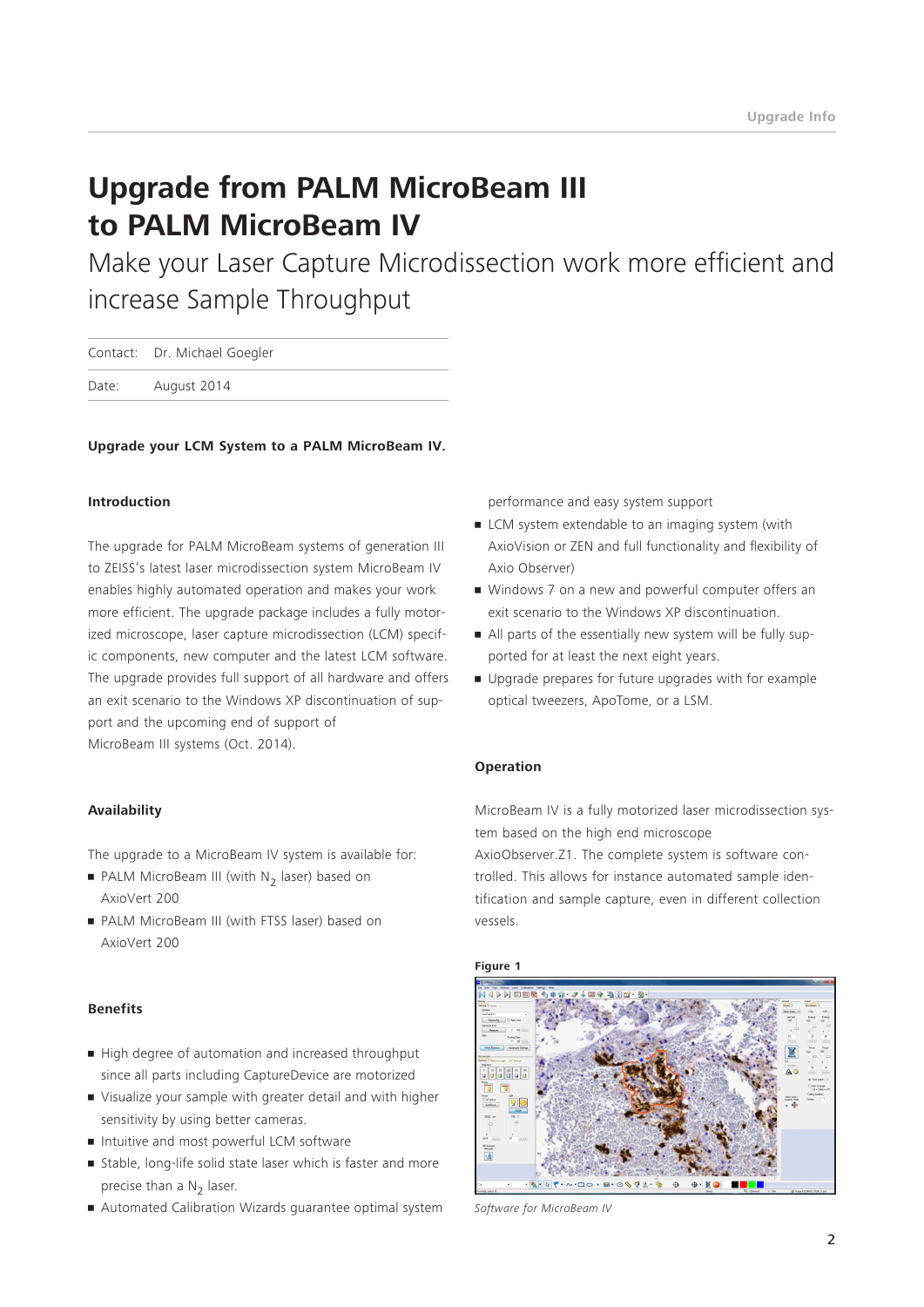**Figure 2**



*Improved cutting precision with FTSS laser*

| Part                                 | Ordering no.    |
|--------------------------------------|-----------------|
| LCM Upgrade-Bundle MB III to         | 415109-9140-000 |
| MB IV                                |                 |
| LCM Upgrade-Bundle MB III $N_2$ to   | 415109-9150-000 |
| MB IV                                |                 |
| Microscope Axio Observer. Z1 for     | 494800-0011-000 |
| LCM-Upgrades MB III to MB IV         |                 |
| Microscopy Mid-Range Workstation     | 490002-0101-000 |
| Xeon Ouad-Core (with monitor and     |                 |
| software for LCM upgrades MB III to  |                 |
| MB IV)                               |                 |
| Or alternatively: Microscopy Compact | 490002-0102-000 |
| Workstation Core i5 (with monitor    |                 |
| and software for LCM upgrades        |                 |
| $MB$ III to MB IV)                   |                 |

Unless already existing, a capture device (CapMover II or RoboMover) needs to be added.

## **Upgrade path**

The LCM Upgrade to MicroBeam IV is only available for MicroBeam III systems based on AxioVert 200.

Carry-over parts:

Objectives, fluorescence equipment and some LCM specific components

The retrofit must be done by an authorised ZEISS service engineer. For further information, contact: microscopy@zeiss.com